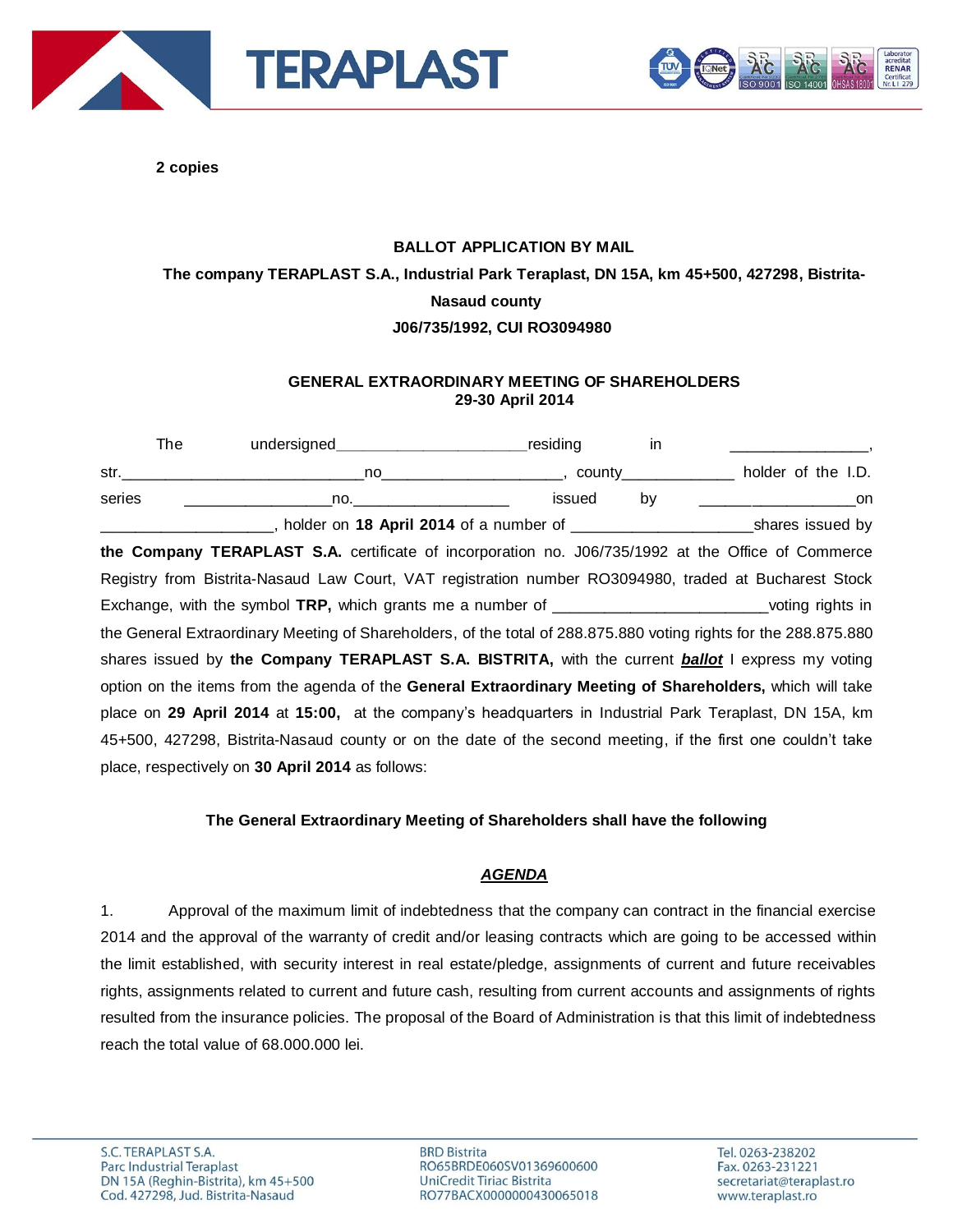| For | <b>Against</b> | Abstain |
|-----|----------------|---------|
|     |                |         |
|     |                |         |

2. Assigning the Board of Administration that, up to the maximum limit of indebtedness approved, it should accomplish, in the name and for the Company, all the actions and steps necessary or useful in order to fulfill the facts approved at point 1 from the present decision. In this regard, the Board of Administration shall issue decisions on: accessing some bank credits, concluding some credit/leasing contracts, extending the bank credit/leasing contracts accessed, establishing the warranty structure for the credit/ leasing contracts accessed/extended, restructure/reschedule of the credits granted, change of structure of the warranties of the existing credits in balance, empowering the persons who will sign in the name and for the Company TERAPLAST S.A. the credit contracts/ leasing contracts /warranty contracts /additional acts to the credit/leasing contracts, as well as any other documents or instruments which are accessory, related to or to which reference is made in the credit/leasing contracts, warranty contracts or any other documents as well as to sign any other application forms, requests which might be necessary or useful regarding these bank transactions.

| For | <b>Against</b> | Abstain |
|-----|----------------|---------|
|     |                |         |
|     |                |         |

3. Ratification of the Decision of the Board of Administration no. 4 from 10 February 2014, according to which the following was approved:

a. Concluding by the Company, as Borrower/Garantor, with **BRD – Groupe Societe Generale SA**, as creditor, a credit contract, to contract by the Company a credit of **1.000.000 eur**, in order to finance the current activity ("Seasonal Credit "), for a period of 10 months (final due on 30.11.2014), which shall be guaranteed by setting up the following guarantees:

 Mortgage on a real estate consisting of constructions and land situated in Constanta, owned by Teraplast, registered in the Land Registry no.200787/Constanta - No. of old Land Registry 18691 (e :100071) and Land Registry no. 208912/Constanta - No.of old Land Registry 18691 (e :18691) old cadastral no.: 9649, cadastral no. 5438 and 208912, 208912 –C1, evaluated in December 2013 at a market value of 380.000 euro;

 The assignment of all receivables/collection rights representing all the rights and interests, current and future collections and revenues belonging to the company Teraplast, arising from the contracts concluded with its partners, at a market value (collections estimated for 2014) of 15.807.000 euro;

Mortgage on the movables consisting of stocks situated in Saratel, owned by Teraplast;

Pledge on the current and future accounts of Teraplast, open at BRD – Groupe Societe Generale SA.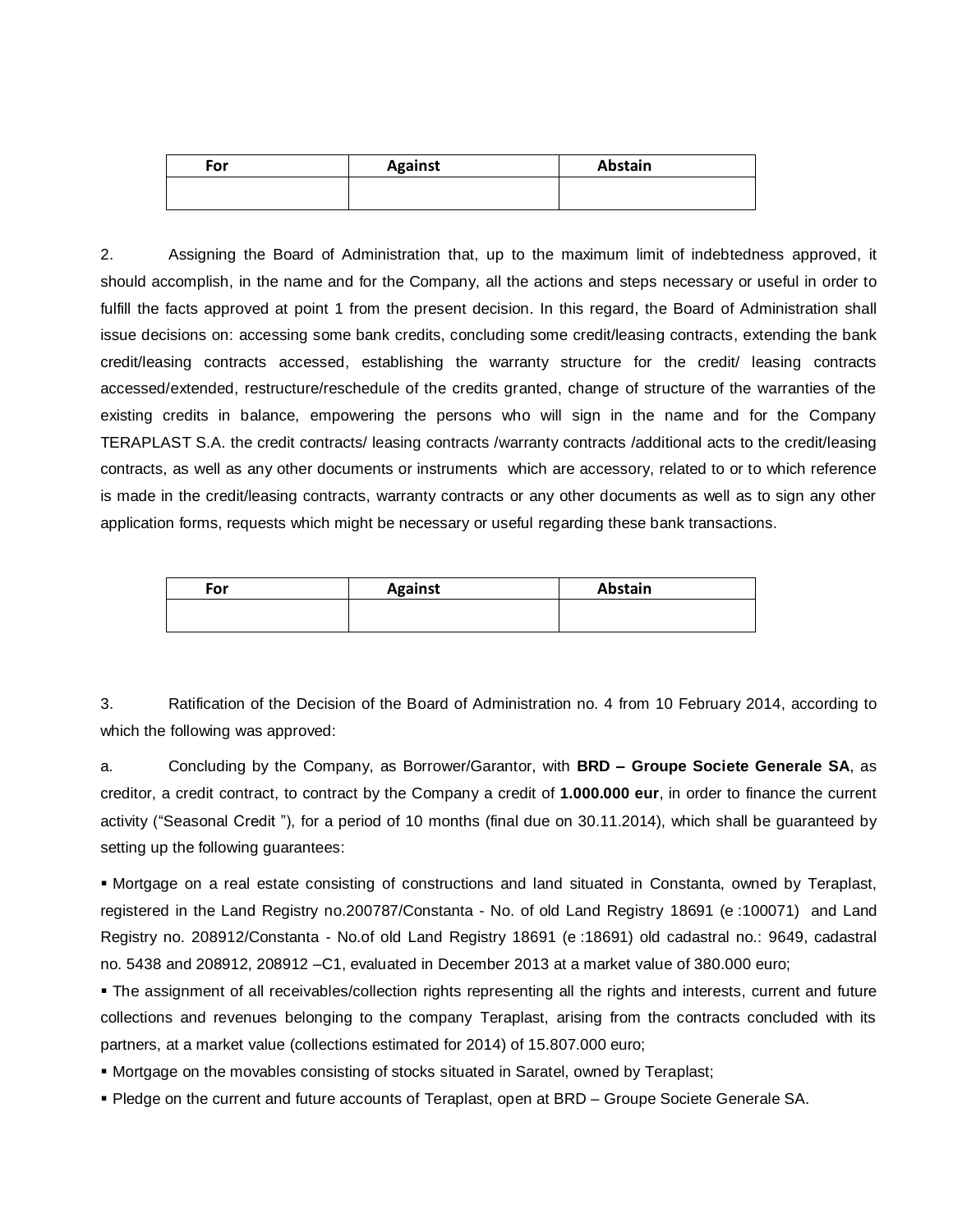b. Assigning Mr. Alexandru Stanean as Deputy General Manager as well as Mrs. Eniko-Edit Orban as the Company's Financial Manager in order to achieve the following steps:

 negotiate, sign, perfect, release and prepare (in original, where is the case) in the name and for the Company the Credit Contract and its additional acts, the Warranty Contract and its additional acts as well as all the documents, confirmations and documents related to them as well as any modification acts of them in order to achieve the resolutions adopted in the current decision.

 to take all actions related to the registration of the Warranty Contracts or their amendments to the Pledge Electronic Archive and/or the competent Land Registry and/or the competent Commerce Registry and/or the Company's shareholder registry and/or related to the notification and/or accomplishing any other necessary procedure in front of any other competent authority or third parties interested, as well as to publish the current Decision in Romania's Official Gazette, Part IV; and

 in general, to take all actions and steps necessary or useful for the transaction taking into account the documents mentioned in the resolutions from above.

c. Assigning Mr. Simion Traian, President of the Board of Administration, to sign the Decision of the Board of Administration.

d. Assigning the Company's legal adviser, Mrs. Kinga Vaida, holder of the ID series X.B. no.370326, issued by Bistrita Police on 26.06.2012, to accomplish all procedures on the handing in and registration of the Decision of the Board of Administration at the Office of Commerce Registry from Bistrita-Nasaud Law Court.

| For | <b>Against</b> | Abstain |
|-----|----------------|---------|
|     |                |         |
|     |                |         |

4. Establishing the registration date which serves to identify the shareholders who will be affected by the decisions adopted by the decisions adopted by the General Extraordinary Meeting of Shareholders. The date proposed by the Board of Administration is 19 May 2014.

| For | <b>Against</b> | Abstain |
|-----|----------------|---------|
|     |                |         |

5. Assigning the president of the Board of Administration to sign in the name and for all shareholders present at the meeting the A.G.E.A. Decision.

| For | <b>Against</b> | Abstain |
|-----|----------------|---------|
|     |                |         |
|     |                |         |